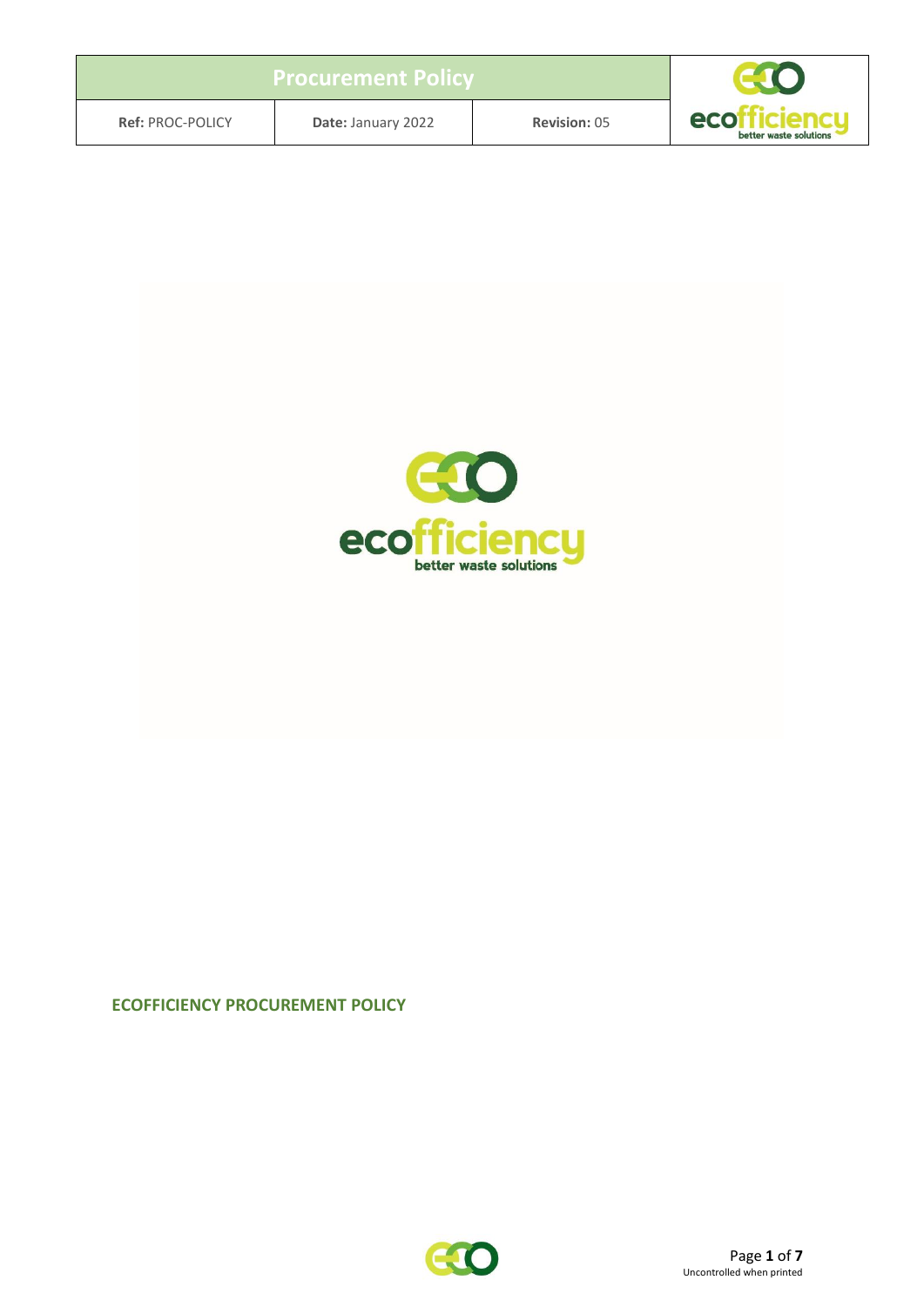## Contents

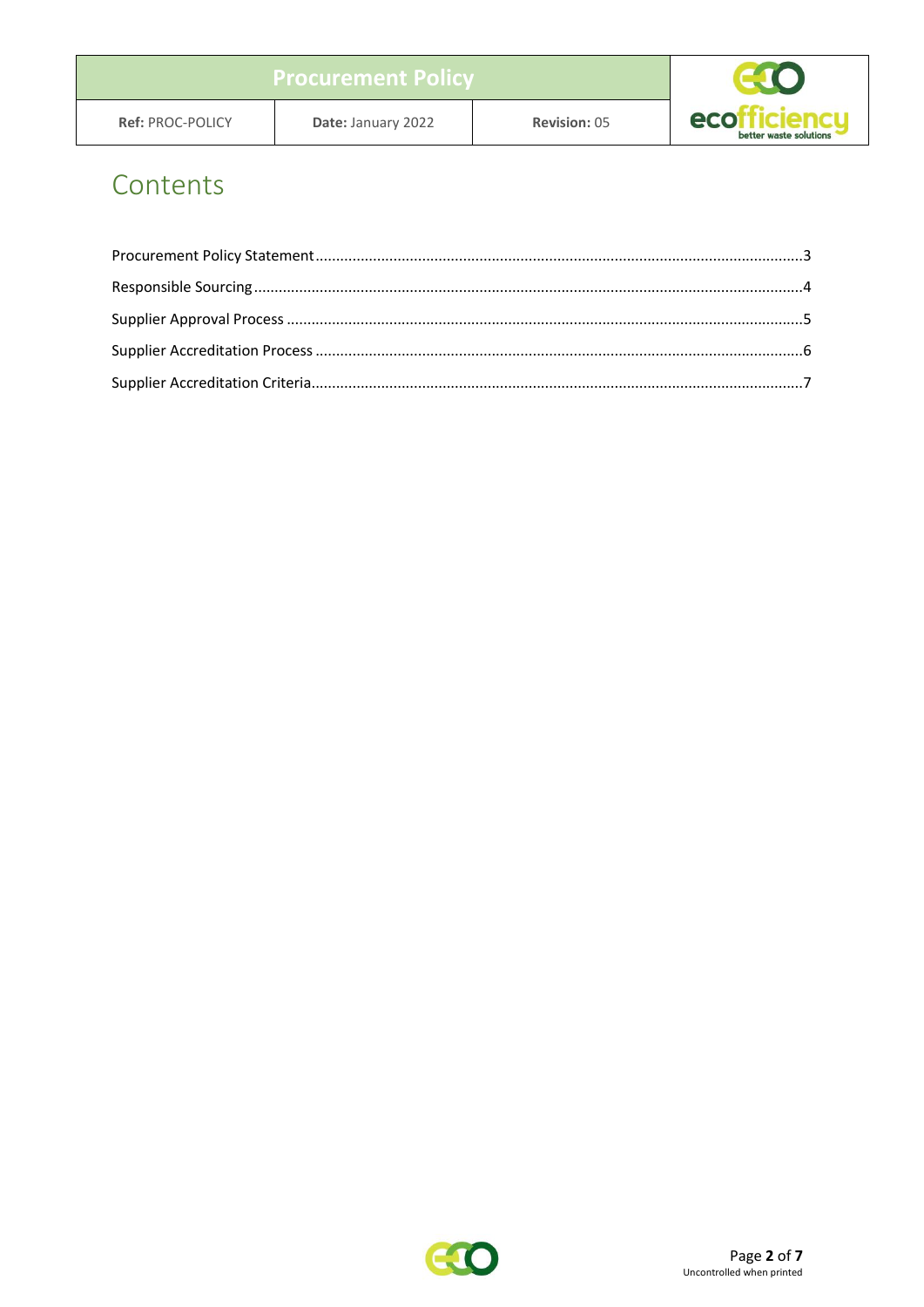

### <span id="page-2-0"></span>Procurement Policy Statement

Ecofficiency Ltd is a leading nationwide provider of outsourced waste management and recycling services, operating from premises in Doncaster. We recognize that the products and services we procure have environmental, social and economic impacts. Our procurement policy aims to deliver the 'best possible value' for our clients, at the 'lowest possible overall cost'.

Value includes the quality and reliability of the products or services we procure and the reliability of their delivery based on our clients' specific requirements. Both the products and services we procure must conform to the highest ethical, social and environmental standards.

Cost is considered as the lowest possible priced product or service that we can supply that provides and meets the requirements of our clients while achieving the best possible value.

We will meet these requirements by:

- Collaborative partnership agreements with a preferred supply chain to build long term relationships which will improve service and provide more competitive procurement possibilities
- Encouraging our supply chain to invest in improving their products, technology, environmental impact and service
- Monitoring our supply chain in relation to operational, environmental, social and ethical standards through regular review meetings.

As part of our procurement strategy, we will endeavour to:

- Ensure suppliers are fully approved in line with this policy prior to any works being carried out.
- Address the requirements and expectations of our customers to ensure we select the correct suppliers
- Consider the disposal route of wastes and diversion quantities from landfill.
- Be more competitive through bulk spend.
- Consider transportation, distance and mode, from the original source of waste to final disposal facility.
- Ensure our supply chain are familiar with Ecofficiency Health & Safety objectives.
- Operate a waste exchange service between sites as part of the CL: AIRE code of practice where possible.
- Give a preference to materials which have a recycled content or can be re-used.
- Provide equal opportunities for collaborative agreements to businesses of small, medium or large sizes throughout the procurement process

This policy will be reviewed at least annually by the Company Directors to ensure its continued suitability.

Copies of this policy will be displayed at the company premises and made publicly available on the company website and on request.

Signed:

**Commercial Director** January 2022

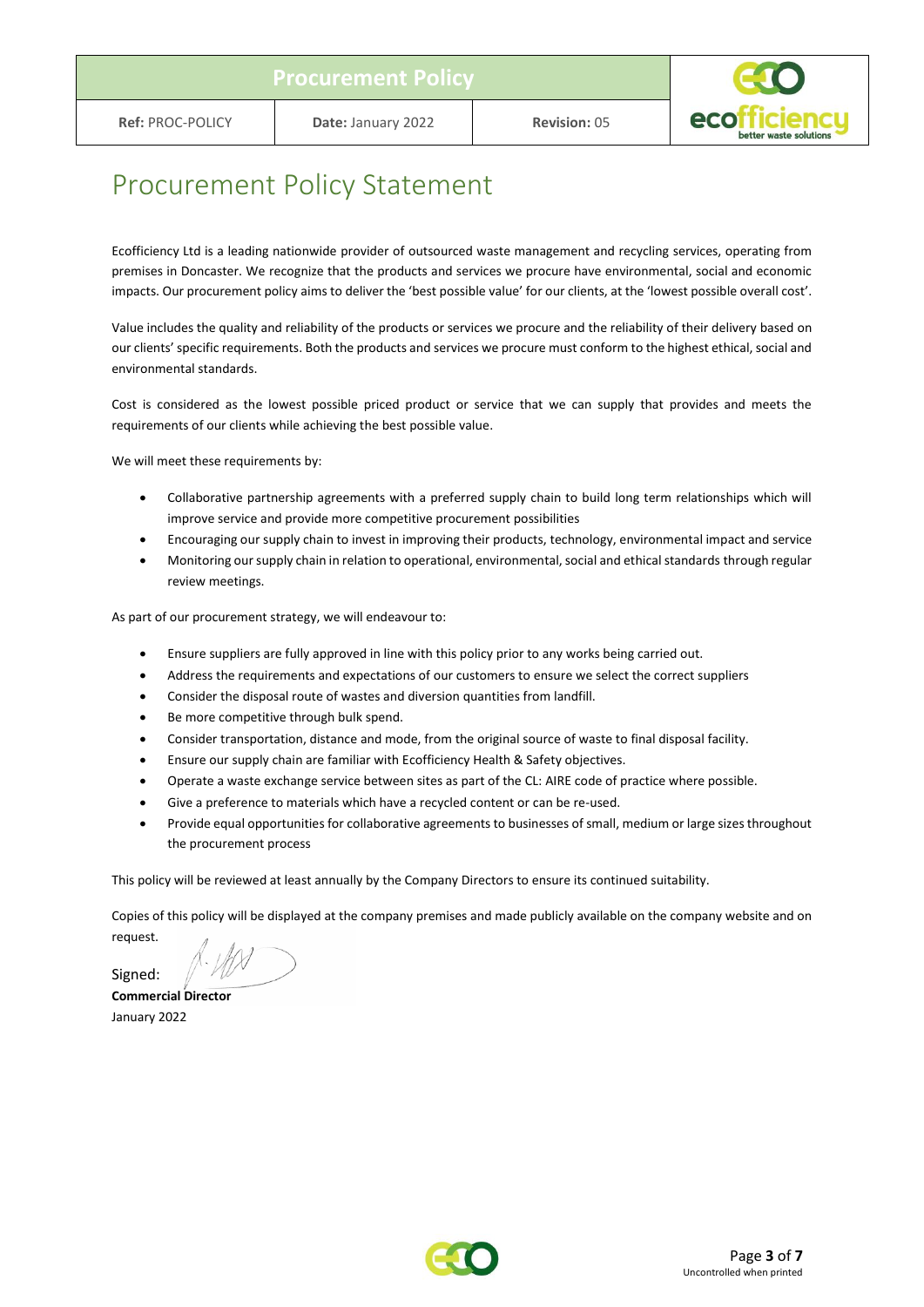

### <span id="page-3-0"></span>Responsible Sourcing

#### **Services**

We are committed to, and expect our supply chain partners to support us with, the sourcing of services which generate positive impacts. This means:

- Considering the Waste Hierarchy when procuring services
- Avoiding waste to landfill
- Insisting that our subcontractors have an Environmental Policy and work to Ecofficiency's' Environmental Procedures to ensure compliance with relevant environmental protection laws and regulations
- Encouraging our supply chain to implement or to be working towards a UKAS accredited third-party certified Environmental Management System
- Encouraging our supply chain to become active members of the Supply Chain Sustainability School
- Encouraging our supply chain to become active members of FORS in line with Ecofficiency's' champion status
- Encouraging our supply chain to work towards a Net Zero target by 2025, in line with Ecofficiency Sustainability Policy

#### **People**

We are committed to creating work environments where everyone feels safe, engaged and supported to do their best. Therefore, all our suppliers are required to:

- Put the health and safety of anyone who could be affected by their activities at the heart of their operations.
- Insisting that our subcontractors have a Health & Safety Policy and work to Ecofficiency's' procedures to ensure compliance with relevant H&S legislation and regulations.
- Respect human rights and treat their employees with dignity and respect and ensure that these values are upheld by their own supply chain, for instance, by proactively addressing risks of Modern Slavery and following the Ethical Trade Initiative guidelines
- Demonstrate the necessary level of employee competence for all the tasks they undertake on our projects or in our workplaces
- Adhere to our Health and Safety Policy and cooperate on all matters of health and safety

#### **Supporting local economy**

We support local economic regeneration through our procurement activities. We:

- Encourage local procurement of services and materials
- Support schemes that promote the principles of the Local Social Values
- Work with our supply chain partners and local agencies to find appropriate opportunities for skills, training, work experience and apprenticeships at a local level
- Use local agencies, labour and workforce where possible, creating a positive impact on local communities and encourage our supply chain to do so

#### **Implementation and review**

We will ensure that Ecofficiency employees and our supply chain members adhere to these responsible sourcing principles by:

- Disseminating this policy to our supply chain partners
- Requesting information on the social and environmental performance of our supply chain. If we have concerns about a chosen supplier's procurement practices, we will work with them to agree on a remediation plan
- Integrating these requirements through our procedures, and provide ongoing training and guidance to our commercial teams
- Measuring and reporting on our progress and achievements annually

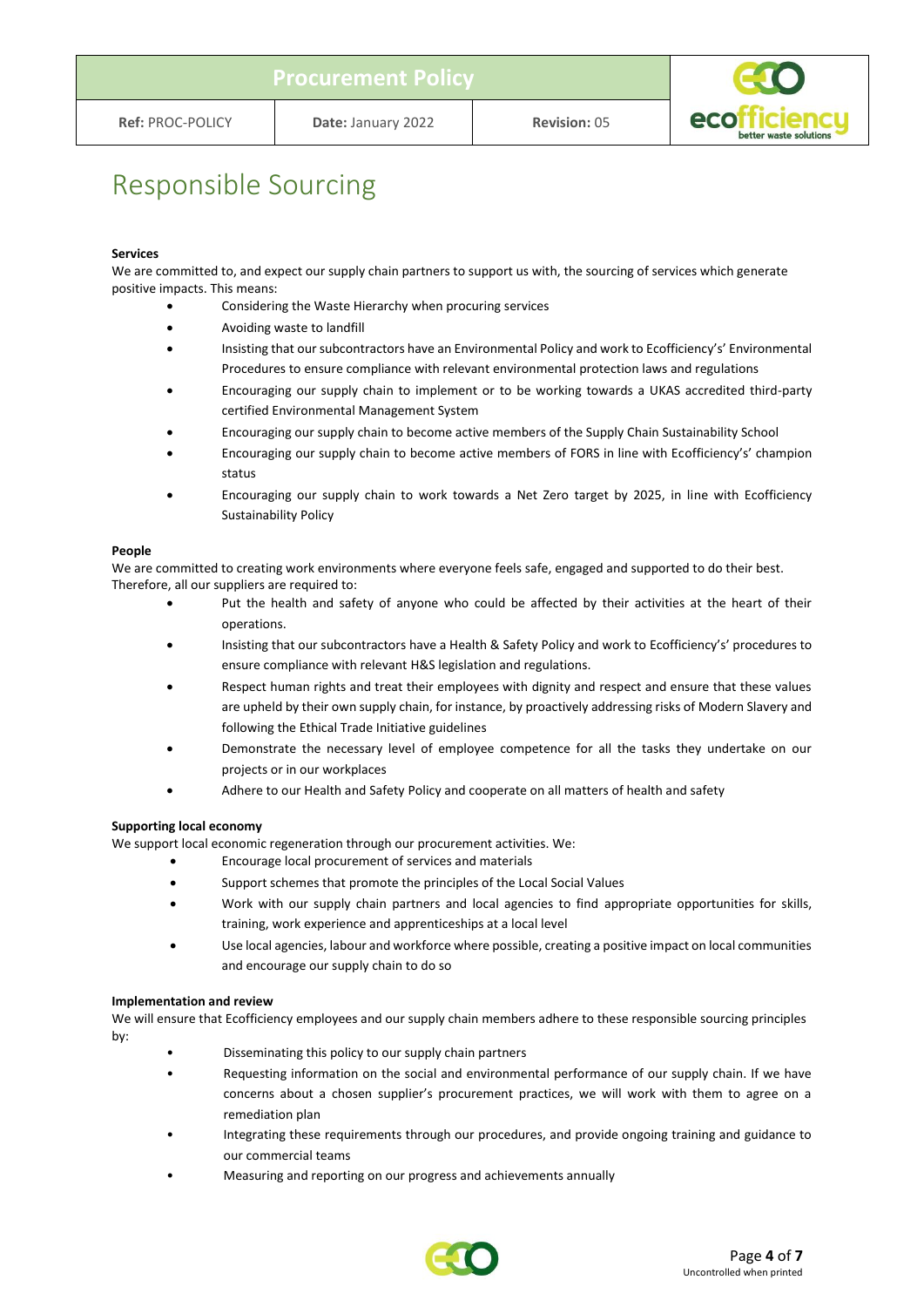

## <span id="page-4-0"></span>Supplier Approval Process

Any supplier looking to gain approved status on Ecofficiency system will be forwarded a 'supplier approval pack'. The pack will include the following documents:

- Ecofficiency Procurement Policy
- Initial Supplier Assessment Form
- Supplier Competence Questionnaire

In order to achieve approved status on the Ecofficiency Environmental Management System (EMS) the following documents must be received:

- Completed 'Initial Supplier Assessment Form' (Ecofficiency Document)
- Valid Waste Carrier Licence (If they are a Waste Carrier)
- Valid Environmental Permit / Exemption (For any facility accepting waste owned by the supplier or the primary facility the supplier transfers waste to)
- Valid Public Liability Insurance & Employers Liability Insurance

Documents should be forwarded to [compliance@ecofficiency.co.uk](mailto:compliance@ecofficiency.co.uk)

On receipt of documents, the Ecofficiency Compliance Department will review and confirm once the supplier has been approved.

If the suppliers waste carrier licence or insurance details expire the supplier will automatically become unapproved. Further annual audits will be carried out against disposal facilities to ensure we hold the most recent environmental permit or exemption.

**No orders will be placed with a supplier until they have achieved Approved status.**

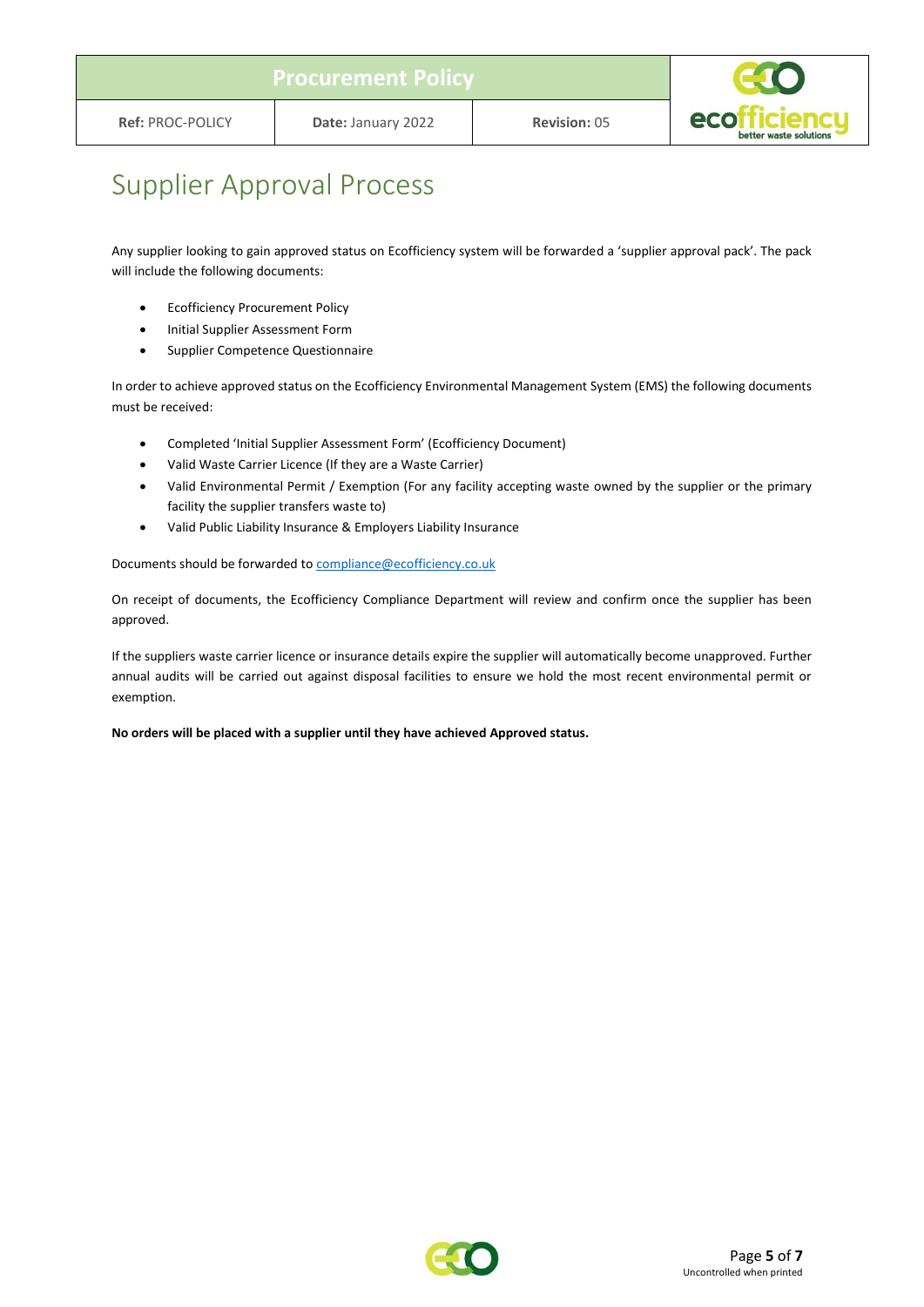

### <span id="page-5-0"></span>Supplier Accreditation Process

Once a supplier has achieved approved status, they can apply to become accredited to a tiered status within Ecofficiency. The accreditation status received will increase the possibility for additional works based on Ecofficiency client requirements.

Accreditation to Ecofficiency will be at Gold, Silver or Bronze level.

Any supplier looking to gain accredited status on Ecofficiency Environmental Management System (EMS) should return the following documents:

- Completed Supplier Competence Questionnaire (along with information requested within)
- Waste Disposal Facility information sheet (For every facility accepting waste that the supplier operates), or
- Latest EA Environmental Return, or
- Company's own recycling / diversion evidence.

On receipt of documents, the Ecofficiency Compliance Department will review and confirm whether the supplier has achieved accreditation and to what level.

Suppliers who achieve Gold status accreditation can be considered for preferred framework agreements whereby they will be offered first option on all Ecofficiency sites within their agreed area.

Supplier performance will be assessed in line with the accreditation criteria and any non-conformances will be sent to the supplier to generate a response. Type of non-conformances are:

- Service failure resulting in formal complaint.
- Supply of unsuitable product
- HSQE Non-Conformance
- Environmental Incident
- Site Rules Non-Conformances
- Other

Once accredited, suppliers will be audited annually to ensure they still achieve accreditation.